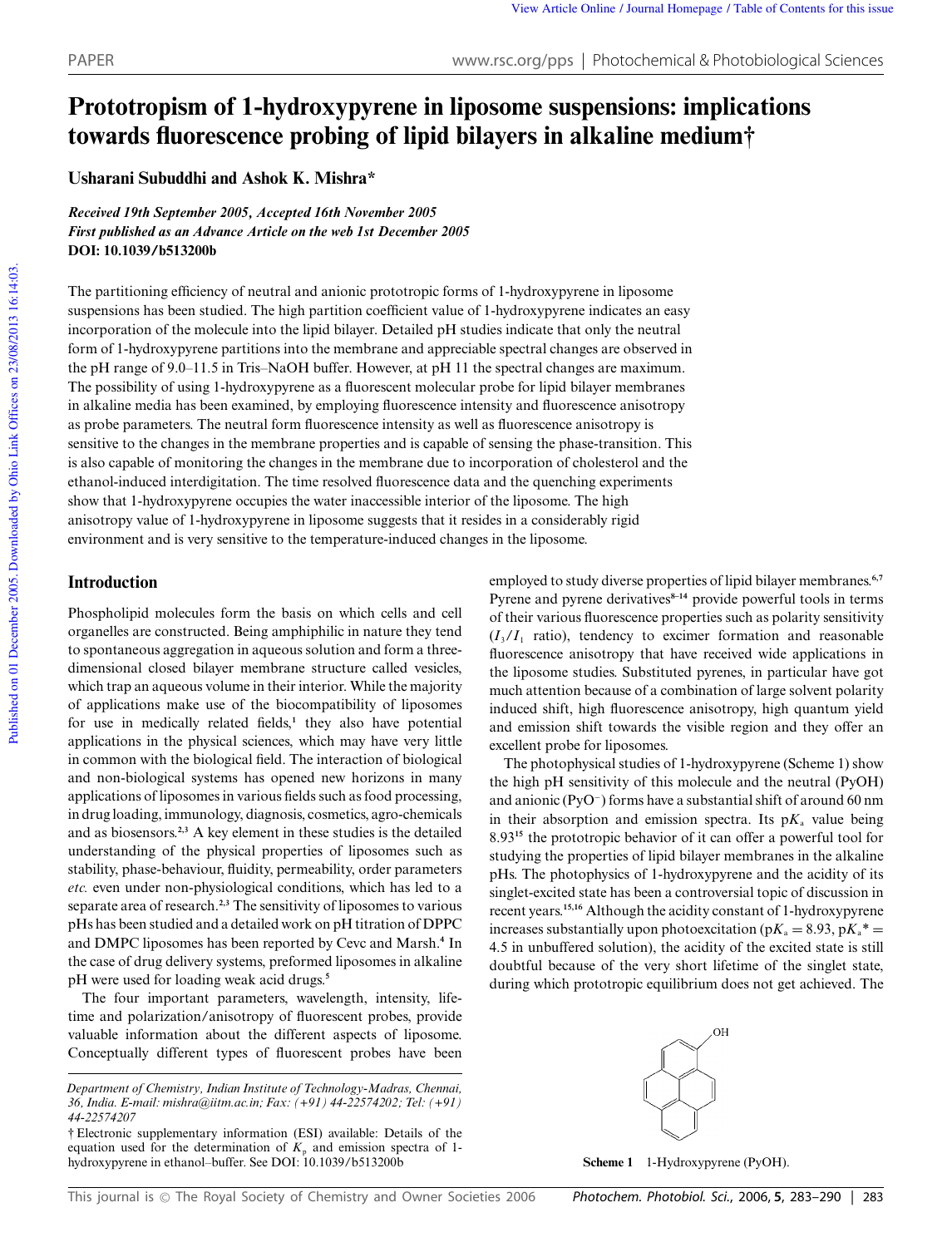small rate constant for the protolytic photodissociation of 1 hydroxypyrene in bulk water also supports this fact and shows that there is little communication between the two excited forms. Here we have evaluated 1-hydroxypyrene as a fluorescent probe to monitor the membrane (DPPC and DMPC) properties such as thermotropic behavior, lipid–cholesterol interaction and effect of ethanol on lipid bilayers.

## **Experimental**

## **Materials**

1-Hydroxypyrene (Sigma-Aldrich, Bangalore, India) was used after recrystallisation from ethanol. DMPC (dimyristoylphosphatidylcholine), DPPC (dipalmitoylphosphatidylcholine) and cholesterol were purchased from Sigma Chemical Co. (Bangalore, India) and were used as such. All solvents used were of analytical grade and were all distilled before use. Triple-distilled water was always used for the experiments.

#### **Liposome preparation**

Both unilamellar as well as multilamellar vesicles (MLVs) were used in our studies. For the absorption studies unilamellar vesicles are preferred for minimum scattering interference. However, for cholesterol and ethanol-induced interdigitation experiments only the MLVs were used. Unilamellar vesicles were prepared by ethanol injection method.**<sup>1</sup>** The ethanolic solution of the lipid was injected rapidly with the help of a fine needle to the buffer, maintained at 50 ◦C (optimised condition). The volume of ethanol injected is always less than  $1\%$  v/v in order to avoid any damage to the liposome by ethanol. This method gives rise to small unilamellar vesicles (SUVs) in the size range ∼15–25 nm. For the MLVs (∼100–1000 nm), the lipids (DMPC and DPPC) were dissolved in chloroform at a molar concentration of 1  $\times$ 10<sup>−</sup><sup>3</sup> M. The solution was evaporated with the help of a rotary evaporator and the residual solvent was removed by applying vacuum. The lipid film was left under vacuum to ensure complete dryness. Liposome vesicles were prepared by adding appropriate volumes of Tris–buffer [2-amino-2-(hydroxymethyl) propane-1-3 diol] at desired pH, to the dry lipid film with vigorous vortexing and then warming at 10 degree above phase transition temperature for complete hydration. The concentration of the liposome was varied by subsequent dilutions. DMPC-cholesterol liposomes were prepared by adding same volume of lipid to different volumes of cholesterol stock in chloroform; such that the molar ratio of cholesterol is varied from 0 to 50 mole% of the lipid.

## **Labeling**

A stock solution of 1-hydroxypyrene was prepared in  $1 \times 10^{-4}$  M of Tris–buffer at desired pH. Except for the partition coefficient experiments, the probe was always added to the lipid during the hydration step while vortexing the solution for all experiments. For the partition coefficient experiments, however a fixed volume of the probe was added to the liposome of varying concentration (0 to 4.5  $\times$  10<sup>-4</sup> M) so that the final concentration of the probe was  $1 \times 10^{-6}$  M and the solution was equilibrated for an hour above the phase transition temperature. For all the experiments, a control solution containing the same concentration of lipid in

absence of the probe was used as a blank. For the ethanol-induced interdigitation studies in DPPC, the labelled lipid was kept in a refrigerator for one day. Then desired amount of ethanol was added to it in cold and was incubated at 50–55 ◦C before taking fluorescence measurements.

#### **Fluorescence measurements**

Absorption spectra were collected with a Perkin Elmer lambda 25 spectrophotometer. Fluorescence measurements were carried out with a Hitachi F-4500 spectrofluorimeter, with a 150 W xenon lamp as the light source. The excitation and emission spectra were recorded with 5/5 nm slit widths. The temperature dependence and fluorescence anisotropy experiments were carried out with a Jobin-Yvon-Spex Fluorolog II spectrofluorimeter, with a 450 W xenon lamp as light source. The temperature was controlled by circulating water through a jacketed cuvette holder from a refrigerated bath (INSREF Ultra Cryostat, India). The temperature was also checked inside the cuvette before and after the experiments and the variation was negligible. The steadystate fluorescence anisotropy  $(r_{ss})$  values were obtained using the expression  $r_{\rm ss} = (I_{\parallel} - GI_{\perp})/(I_{\parallel} + 2GI_{\perp})$ , where  $I_{\parallel}$  and  $I_{\perp}$  are fluorescence intensities when the emission polarizer is parallel and perpendicular, respectively, to the direction of polarization of the excitation beam, and *G* is the factor that corrects for unequal transmission by the diffraction gratings of the instrument for vertically and horizontally polarized light.

### **Time resolved fluorescence measurements**

Lifetime measurements were carried out using the IBH singlephoton counting fluorimeter in a time-correlated single-photon counting arrangement consisting of ps/fs Ti-Sapphire Laser system (Tsunami Spectra Physics, Bangalore, India). The pulse repetition rate was 82 MHz and the full width half maximum is less than 2 ps. The emission was collected at magic angle polarization (54.7) to avoid any polarization in the emission decay. The instrument response time is approximately 50 ps. The decay data were further analysed using IBH software. A value of  $\chi^2$ ,  $0.99 \leq \chi^2 \leq 1.4$  was considered as a good fit.

## **Results and discussion**

### **Determination of the partition efficiency of 1-hydroxypyrene into the membrane**

In order to find out the efficiency of partitioning of 1 hydroxypyrene in its neutral (PyOH) and anionic (PyO<sup>−</sup> ) form, we conducted a detailed pH study of the molecule in Tris buffer in the absence and presence of liposome. But before proceeding into the liposome work we need to have an idea of the lipid to probe ratio that should be maintained during the experiments in order to have minimum interference from the probe remaining in the bulk water, which is very crucial in such studies. The  $pK_a$  value of 1-hydroxypyrene is reported to be 8.93 in unbuffered NaOH solution.**<sup>15</sup>** Thus at pH 7, 1-hydroxypyrene is expected to be in the undissociated neutral form where as around pH 12 it will be predominantly in the anionic form. In order to check which form of 1-hydroxypyrene partitions into the membrane we carried out experiments at pH 7 and pH 12.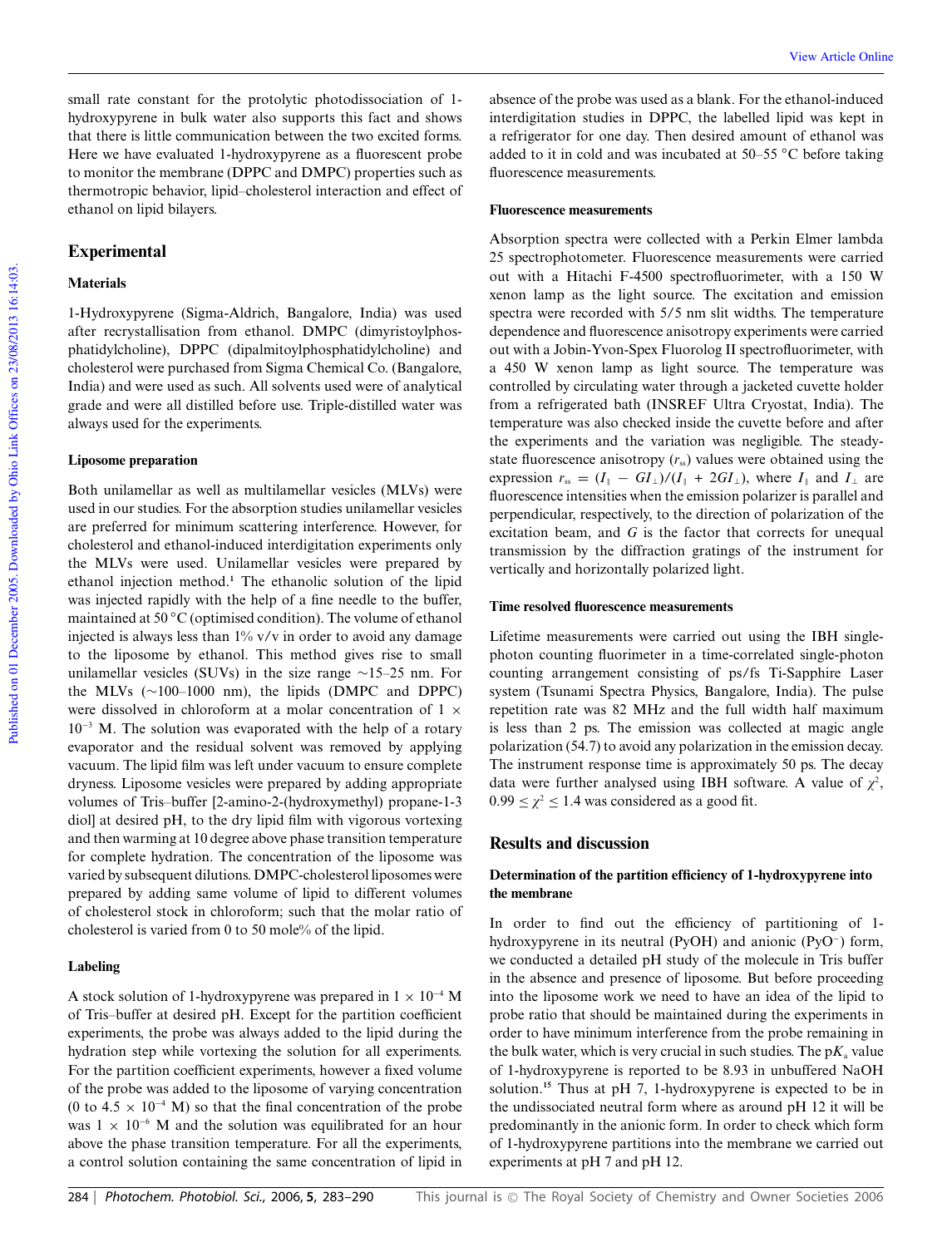Fig. 1 shows the UV-Visible absorption and emission spectra of 1-hydroxypyrene at  $(A)$  pH 7  $(a, a')$  and  $(B)$  pH 12  $(b, b')$ , respectively. It is clear that in the presence of liposome there is a red shift of around 5 nm in the absorption maxima at pH 7, whereas the maxima remain the same at pH 12. But the molar absorptivity  $(\varepsilon)$  value remains almost the same in the absence and presence of liposome at both pHs. Thus absorption spectra alone are not much informative in this case. However, it is clear from the emission spectra at pH 7 that although the peak shapes remain the same, there is a continuous increase in the fluorescence intensity with a little red shift as the liposome concentration is increased and finally it gets saturated indicating the complete partitioning of the probe to the membrane. But at pH 12 it is found that the fluorescence spectra is predominantly from the anionic form and there is a very small increase in the fluorescence intensity of the neutral form with increasing liposome concentration. This indicates negligible partitioning of 1-hydroxypyrene to the membrane at pH 12.



Fig. 1 UV-Visible absorption spectra  $(a, b)$  and emission spectra  $(a', b')$ of 1-hydroxypyrene (1.5 × 10<sup>-6</sup> M) in DMPC liposome (0–5 × 10<sup>-4</sup> M) at (A) pH 7 and (B) pH 12,  $\lambda_{ex} = 350$  nm.

The change in the steady state fluorescence anisotropy with increasing liposome concentration is rather significant and clearly shows the 1-hydroxypyrene partitioning. Fig. 2A shows the change in anisotropy of 1-hydroxypyrene *versus* the liposome concentration at (a) pH 7 and (b) pH 12. The anisotropy values were measured at  $\lambda_{em} = 392$  nm at pH 7 and at  $\lambda_{em} = 447$  nm at pH 12. As is seen in the figure the anisotropy at pH 7 keeps increasing with the liposome concentration and finally around 0.3 mM of liposome it levels up, whereas there is a negligible change in the anisotropy value at pH 12 in the absence or presence of liposome. This is more clear from the emission anisotropy spectrum of 1 hydroxypyrene in a 0.2 mM concentration of liposome at pH 11 as seen in Fig. 2B. Under this condition the emission spectrum shows contributions from both PyOH and PyO<sup>−</sup> forms. The emission anisotropy spectrum shows a high value of 0.14 in the PyOH emission range and the value decreases to almost zero in the PyO<sup>−</sup> emission range. Hence, it is clear that only the neutral form of 1 hydroxypyrene partitions into the membrane and not the anionic form.



**Fig. 2** (A) Plot of fluorescence anisotropy of 1-hydroxypyrene *versus* DMPC concentration at pH 7 ( $\lambda_{\text{ex}} = 350$  nm,  $\lambda_{\text{em}} = 392$  nm) and pH 12  $(\lambda_{\text{ex}} = 403 \text{ nm}, \lambda_{\text{em}} = 447 \text{ nm})$ , (B) emission spectrum (solid line) and emission anisotropy spectrum (dotted line) of 1-hydroxypyrene in 2  $\times$ 10<sup>-4</sup> M DMPC liposome at pH 11 ( $\lambda_{ex}$  = 360 nm, isobestic point).

## **Determination of the partition coefficient of 1-hydroxypyrene at pH 7**

An essential physico-chemical parameter to understand the behaviour of a compound towards membranes is its partition coefficient value, which is a measure of its lipophilicity and gives information about the fraction of it associated with the lipid. The partition coefficient  $(K_p)$  value of any fluorescent probe between the aqueous and liposome media can be evaluated by fluorescence spectroscopy as long as there is a difference in a fluorescence parameter of the partitioning molecule (*e.g.*, quantum yield, fluorescence anisotropy or fluorescence lifetime) when in the aqueous solution and after incorporation in the membrane.**<sup>17</sup>** As it is clear from Fig. 1 and 2, at pH 7 although there is an increase in the fluorescence intensity upon incorporation into the liposome, the change in anisotropy is more remarkable in the absence or presence of liposome. Hence, we have taken the fluorescence anisotropy as the parameter to calculate the  $K_p$  value at pH 7 by using the equation given below, similar to that used for fluorescence intensity**<sup>18</sup>**

$$
r = r_0 \frac{L}{55.6}K_p + L
$$

where  $r_0$  represents the maximum anisotropy resulting from total probe incorporation into the membrane and L is the lipid molar concentration. The above equation gives rise to a saturation curve, which on non-linear curve fitting gives the value of  $K_p$  to be 8  $\times$  $10<sup>5</sup>$  at pH 7 at 15 °C.

From the  $K_p$  value the membrane-bound mole fraction  $(x_L)$  of 1-hydroxypyrene was calculated using the equation**<sup>17</sup>**

$$
x_{\rm L} = K_{\rm p} L/55.6 + K_{\rm p} L
$$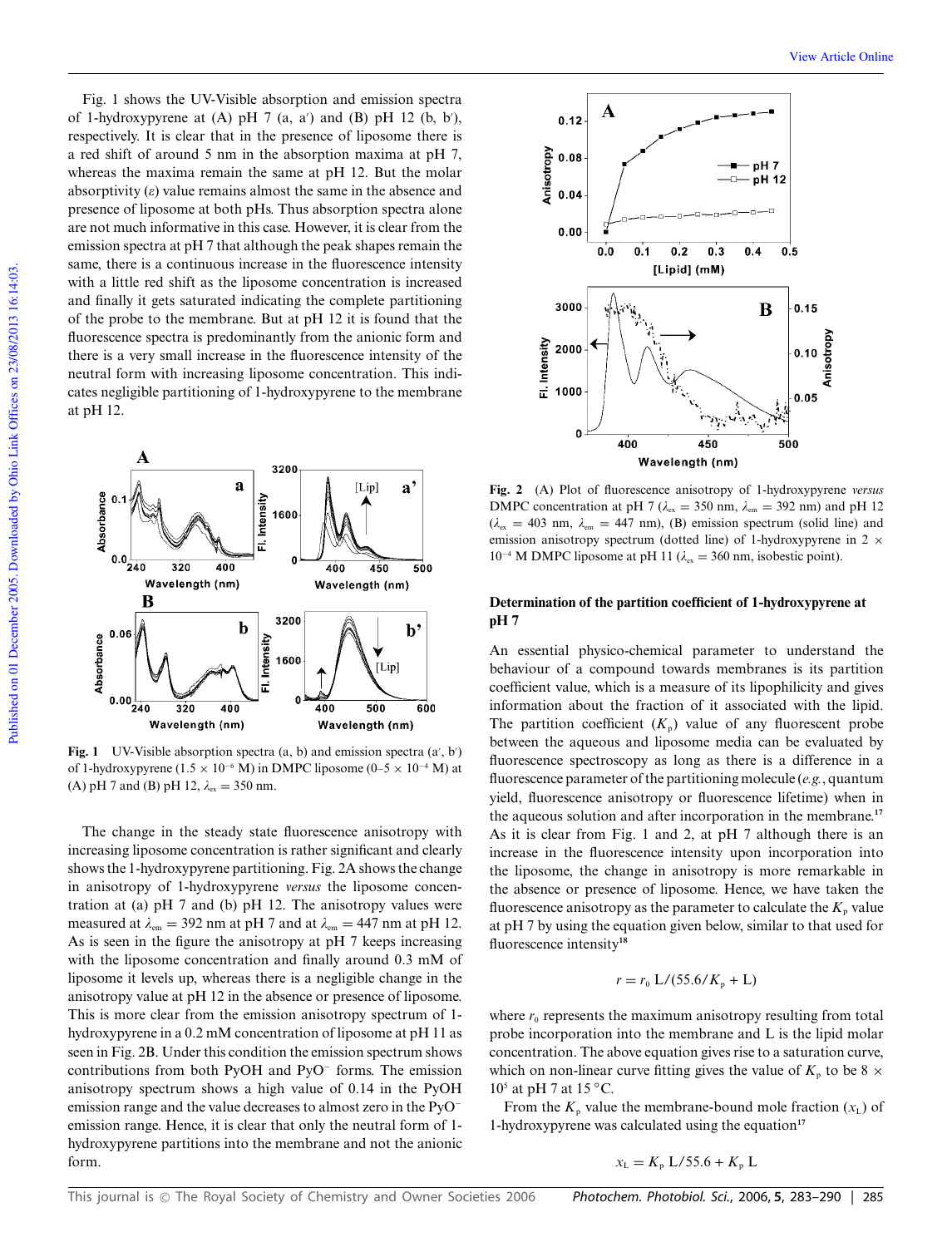and the lipid to probe ratio was calculated to be  $\approx$ 250. This ratio was maintained for further work, where there will be maximum partitioning of 1-hydroxypyrene into the membrane.

## **Determination of the**  $pK_a$  **value of 1-hydroxypyrene in aqueous and liposome media**

The  $pK_a$  value of 1-hydroxypyrene has been reported to be 8.93 in an unbuffered solution and it is known to be sensitive to the presence of a buffer.**<sup>15</sup>** Hence, it was desirable to carry out absorption as well as fluorescence studies to find out the  $pK_a$  value of 1-hydroxypyrene in Tris buffer in the absence and presence of liposome before proceeding further. The pH was varied from 7 to 13 by addition of either HCl or NaOH to  $1 \times 10^{-4}$  M Tris solution in water. Fig. 3 represents the UV-Visible absorption and fluorescence emission spectra of 1-hydroxypyrene in (A) homogeneous solution  $(a, a')$  and  $(B)$  in the presence of DMPC liposome (b, b′ ) at various pHs. For the emission spectra the excitation wavelength was fixed at the isobestic point so as to have equal contribution from the neutral as well as the anionic species.



**Fig. 3** UV-Visible absorption spectra  $(a, b)$  and emission spectra  $(a', b')$ of 1-hydroxypyrene in (A) homogeneous (Tris buffer) and (B) liposome media at varying pHs. The pH was varied from 7 to 13 at a step of 0.5; a few spectra have been removed for clarity.  $\lambda_{ex} = 352$  nm for homogeneous studies and  $\lambda_{\rm ex} = 360$  nm for the liposome studies (isobestic point).

As it is clear from the absorption spectra, the neutral and the anionic form absorption spectra are not widely apart and there always remains a significant contribution of  $\varepsilon$  from both the species at any wavelength. The absorbance corrected normalized optical density values of the two species at corresponding wavelengths are plotted as a function of pH both in absence and presence of liposome and is seen in Fig. 4A. Fig. 4B represents similar plot constructed from the fluorescence intensity data after all the corrections were made.

According to Henderson's equation at any pH,  $pK_a = pH$ log[salt]/[acid], here [salt] = [PyO<sup>−</sup> ] and [acid] = [PyOH]. Thus the  $pK_a$  is equal to the pH where  $[PyO^-] = [PyOH]$ , and from the figure it is clear that for the homogeneous study the  $pK_a$ is 9.3 and for the liposome medium it is shifted to 11.3. This shift of 2 pH units as we go from homogeneous to liposome



**Fig. 4** Plot of normalized (A) absorbance and (B) emission intensity of the neutral and anionic species of 1-hydroxypyrene as a function of pH in homogeneous (dotted line) and liposome (solid line) media.

medium is a consequence of the incorporation of the neutral form of 1-hydroxypyrene into the liposome membrane. In the homogeneous medium there exists an equilibrium between the undissociated 1-hydroxypyrene and the dissociated form depicted as  $[PyOH] \rightleftharpoons [PyO^-] + [H^+]$  in the pH range of our study, in presence of liposome a fraction of the neutral form gets partitioned into the liposome hence shifting the equilibrium towards the left which is reflected in the apparent  $pK_a$  value of 11.3. It is note worthy that the  $pK_a$  values obtained are the same irrespective of whether it is calculated from the absorption study or fluorescence study. As has been demonstrated earlier in the literature**<sup>15</sup>** this is due to the absence of prototropic equilibrium in the excited state. From the Fig. 4A and 4B it is expected that significant spectral changes between the homogeneous and liposome media will be observed in the pH window of 9 to 12.

#### **Determination of working pH**

In order to get the best working pH, where there will be maximum spectral changes, we carried out the fluorescence studies of 1 hydroxypyrene in DMPC liposome at pH 9–12 and the spectra are shown in Fig. 5 (a–c) for pH 9, 10 and 11, and in Fig. 1b′ for pH 12. The lipid concentration is varied from 0 to 5  $\times$  10<sup>-4</sup> M keeping the 1-hydroxypyrene concentration fixed at  $1 \mu$ M. As it is seen from the figure at pH 9, there are not many spectral changes upon addition of liposome except for an increase in intensity with a slight red shift. At pH 10 both PyOH (392, 411 nm) as well as PyO<sup>−</sup> (447 nm) emissions are observed from the aqueous solution whereas at pH 11 the PyO<sup>−</sup> form fluorescence is predominant. But as the lipid concentration increases there is a progressive increase in the intensities of the neutral peaks with a simultaneous decrease in the anionic peak intensity observed at all the above three pHs, whereas there is very little change in the spectra at pH 12. As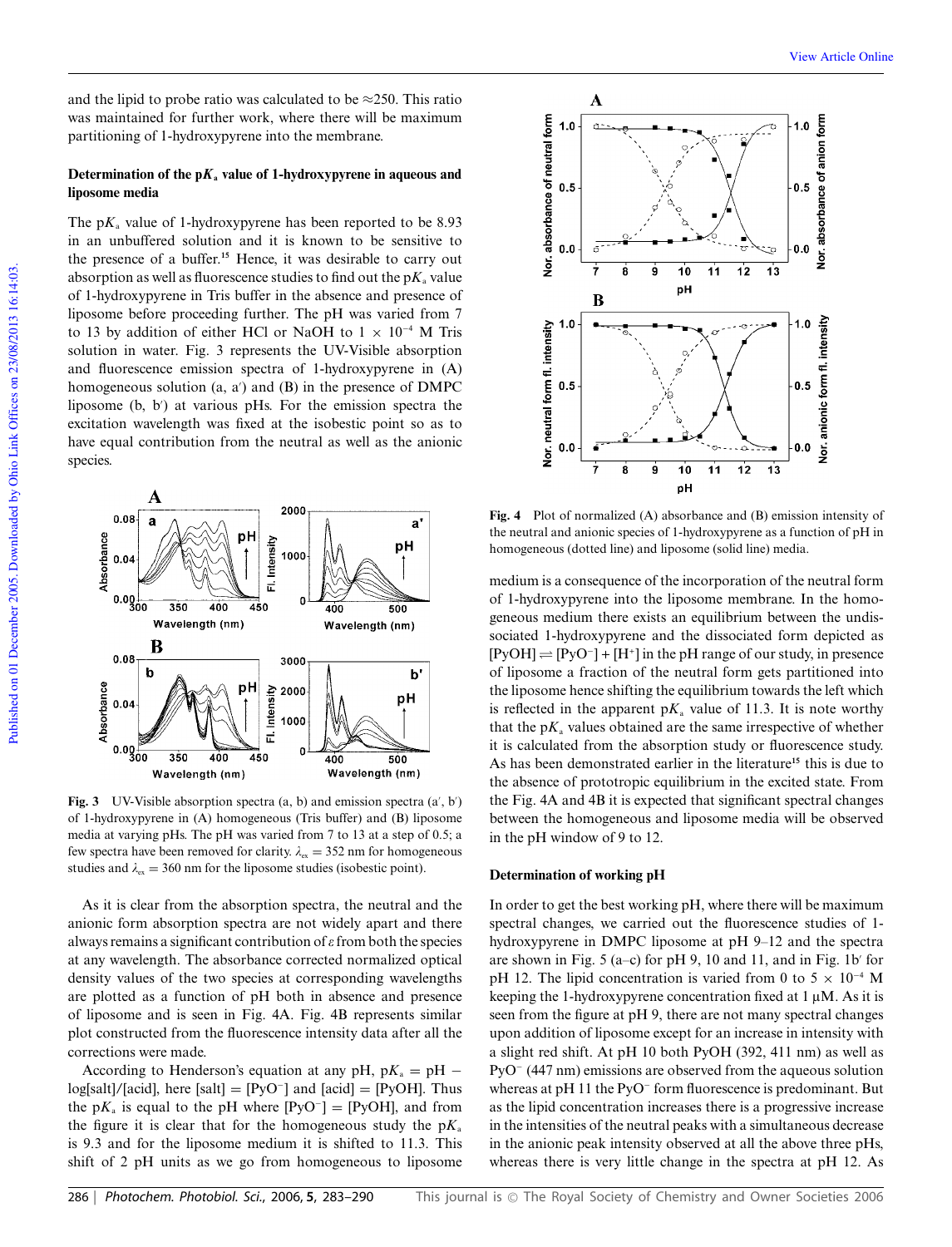

**Fig. 5** Emission spectra of 1-hydroxypyrene (1 × 10<sup>−</sup><sup>6</sup> M) in DMPC vesicles (0–4.5 × 10<sup>-6</sup>M) at (a) pH 9, (b) pH 10 and (c) pH 11 ( $\lambda_{ex}$  = 350 nm).

observed here at pH 9 and pH 10 the total intensity at the neutral peaks is always a combination of the fraction in liposome and that in the aqueous medium, whereas at pH 11 there are altogether two different species being responsible for the fluorescence in the absence and presence of liposome. Thus, we can always rule out any spectral impurity due to the neutral form of 1-hydroxypyrene from the aqueous medium at pH 11 and it becomes convenient to monitor the change in intensity at the neutral peak to get complete information about the probe that is in the liposome. Hence for our further work we have chosen pH 11 as the appropriate pH.

### **Determination of the partition coefficient at pH 11**

The  $K_p$  values for 1-hydroxypyrene in DPPC liposome were calculated using a steady-state fluorescence method**17,18** by using the equation (details are given in electronic supplementary information, ESI†)

$$
F = F_0 L/(55.6/K_p + L)
$$

 $F<sub>0</sub>$  represents the maximum fluorescence intensities of neutral form of 1-hydroxypyrene. The  $K_p$  values were determined at three temperatures, at 30 ◦C and 50 ◦C, where DPPC is known to exist in the solid gel and liquid crystalline phases, respectively and at 42 ◦C *i.e.* the phase transition temperature. The values are found to be  $1.98 \times 10^5$ ,  $3.9 \times 10^5$  and  $3.1 \times 10^5$  at  $30^{\circ}$ C,  $42^{\circ}$ C and  $50^{\circ}$ C, respectively. This high value of  $K_p$  indicates the easy incorporation of 1-hydroxypyrene into the lipid bilayer, hence qualifying it as a suitable probe for liposomal studies. A large  $K_p$  ensures that most of the probe has partitioned into the membrane and the observed fluorescence parameters reflect clearly the membrane property. However, it is observed that at pH 11 the  $K_p$  values are smaller as compare to that at pH 7, which can be due to the relatively more availability of the neutral form of 1-hydroxypyrene to partition at pH 7.  $K_p$  is low at solid gel phase and increases with increase in temperature till the phase transition temperature and drops slightly in the liquid crystalline phase. These changes are attributed to the permeability changes in the lipid bilayer with the temperature changes.**19,20** At solid gel phase the membrane is compact with low permeability hence  $K_p$  is low, whereas at liquid crystalline phase the  $K_p$  value increases due to the increase in the permeability as a result of the disordered orientation of the acyl chains. The large increase at the phase transition temperature can be attributed to the large increase in the membrane disorder and permeability because of the coexistence of the solid and liquid domains.

#### **Effect of temperature**

Lipid membranes are known to exist in different phases depending on the temperature. The vesicles of DMPC and DPPC are known to undergo a pretransition from the lamellar gel phase to the rippled gel phase, and successively the main transition from the rippled phase to the liquid crystalline phase. The temperatures of main transition and pretransition for DMPC and DPPC are 23 ◦C, 14 ◦C and 42 ◦C, 35 ◦C,**21,22** respectively. Thermotropic phase transition involves significant changes in the physical properties of the lipid bilayer. The phase behaviour of a lipid membrane determines its properties such as permeability, fluidity, fusion, aggregation and protein binding; all of which affect the stability of liposome. The response of a potential molecular probe to the phase transition is often taken as a convenient test for their applicability for the liposome studies.

The temperature profile for the change in the intensity of the neutral form (at 392 nm) of 1-hydroxypyrene is shown in Fig. 6A. For DMPC the intensity of neutral form is low below 15 ◦C and increases steeply in the temperature range between 15 ◦C to 23 ◦C, beyond which it decreases. For DPPC the intensity increases between 25 ◦C to 42 ◦C and then decreases. Therefore a local maximum in the intensity is observed at 23 °C for DMPC and at 42 °C for DPPC. In the case of DPPC the pretransition at around 35 ◦C is also seen. In the solid gel phase, the membrane is tightly packed and the capacity of the hydrocarbon interior to accommodate 1-hydroxypyrene is less; this results in a decrease in the fluorescence intensity of the neutral form. Near the phase transition temperature lower resistance pathways are produced in the membrane because of the microscopic regions of disorder.**<sup>22</sup>** This leads to an increased permeability of membrane resulting in greater population of 1 hydroxypyrene inside the membrane, which explains the local maximum in the intensity of the neutral form near the phase transition temperature. Above this temperature, in the pure liquid crystalline phase, the regions of local disorder vanish and the permeability decreases hence decreasing the neutral form intensity. Thus it shows that the spectral behaviour of 1-hydroxypyrene is very sensitive to the membrane property and is capable of sensing the thermotropic changes in the membrane.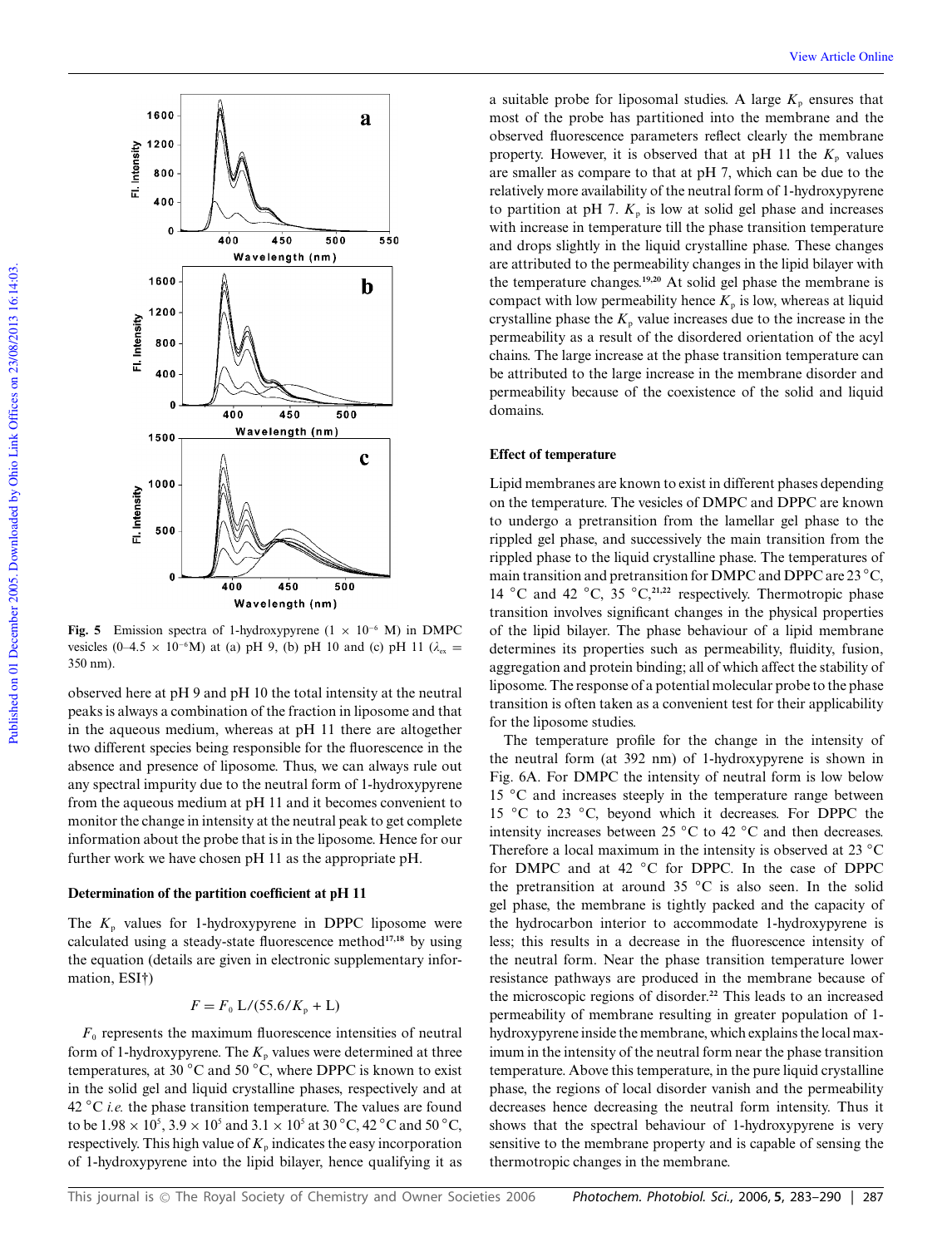

**Fig. 6** (A) Temperature profiles for the variation of the neutral form fluorescence intensity of 1-hydroxypyrene ( $1 \times 10^{-6}$  M) in DMPC and DPPC liposomes ( $3 \times 10^{-4}$  M) at pH 11, (B) plot of fluorescence anisotropy variation of 1-hydroxypyrene in DMPC liposome (3  $\times$  10<sup>-4</sup> M) as a function of temperature, ( $\lambda_{\text{ex}} = 350$  nm,  $\lambda_{\text{em}} = 392$  nm).

#### **Anisotropy studies**

The anisotropy value of 1-hydroxypyrene in liposome was measured as a function of temperature. Fig. 6B shows the variation of anisotropy of 1-hydroxypyrene at  $\lambda_{em} = 392$  nm, in DMPC liposome. The anisotropy value at 10 ◦C is found to be 0.14 that decreases with increase in temperature; at phase transition temperature (23  $\degree$ C) it shows a sudden drop and becomes 0.07 at 30 ◦C where it almost remains constant. However, the anisotropy observed at  $\lambda_{em} = 447$  nm does not vary with the temperature. The observed nature of variation in anisotropy is similar to that of DPH, which is a well-studied anisotropy probe in liposomes.**<sup>23</sup>** Thus it can be assumed that like DPH, 1-hydroxypyrene also orients rigidly in the liposome interior and since with increase in temperature the membrane fluidity increases and the molecule gets more rotational freedom, the anisotropy value decreases, hence sensing the phase transition in the bilayer.

Thus both the fluorescence intensity as well as anisotropy properties of 1-hydroxypyrene successfully monitor the temperatureinduced changes in the lipid bilayer.

#### **Time resolved fluorescence and quenching studies**

The fluorescence decay of 1-hydroxypyrene in DMPC liposome at pH 11 was monitored both at the neutral as well as anionic form emission wavelengths and the data at the two temperatures are tabulated in Table 1. The monoexponential decay of both forms shows the uniqueness in the distribution of 1-hydroxypyrene *i.e.* the neutral form fluorescence arises from the probe in liposome where as the anionic form is from the fraction remaining in the aqueous medium. The decrease in lifetime of both forms with increase in temperature is due to the increase in the fluidity of the membrane in the liquid crystalline phase and the increase in  $k_{nr}$  in the aqueous medium, respectively.

**Table 1** Fluorescence lifetime data of 1-hydroxypyrene in DMPC liposome at pH 11

|                            | Neutral form   |              | Anionic form |              |
|----------------------------|----------------|--------------|--------------|--------------|
| Temperature/ ${}^{\circ}C$ | $\tau$ /ns     | $\gamma^2$   | $\tau$ /ns   |              |
| 15<br>35                   | 11.40<br>10.07 | 1.24<br>1.30 | 3.45<br>3.20 | 1.14<br>1.19 |

The quenching experiments by using I<sup>−</sup> as the quencher further supports the lifetime data. I<sup>-</sup> is an hydrophilic quencher and quenches that part of neutral probe, which is either in aqueous medium or in the water accessible part of the liposome. In our experiment it was found that there was no appreciable change in the neutral form fluorescence intensity of 1-hydroxypyrene even on addition of 0.4 M of KI, which indicates that 1-hydroxypyrene occupies the water inaccessible liposome interior.

#### **Effect of cholesterol**

Incorporation of cholesterol into liposomes brings about major changes in the properties of these vesicles. The effect of cholesterol on lipid membrane has been widely studied by various techniques.**24–28** Cholesterol has a very high affinity towards phospholipids and it can be incorporated in concentrations as high as 1 : 1 or even 1 : 2 molar ratios of cholesterol to lipid. Being an amphipathic molecule, cholesterol inserts into the membrane with its hydroxy group oriented towards the aqueous surface, and the aliphatic chain aligned parallel to the acyl chains in the centre of the bilayer, thus inducing more efficient packing of the lipid bilayer, and alters the fluidity of the membrane. Cholesterol reduces the enthalpy of phase change and with increasing concentration it becomes zero, thus with increasing addition of cholesterol the phase transition gradually gets blurred and is completely eliminated by 50 mole%.**<sup>1</sup>**

The variation of neutral form intensity of 1-hydroxypyrene with temperature in presence of various mole% of cholesterol in DMPC is given in Fig. 7. The sharp increase in the intensity of the neutral form observed at the phase transition temperature is very much suppressed on addition of higher mole percent cholesterol and by 40 mole% the variations are minimum. Thus the effect of cholesterol on the properties of DMPC membrane is also reflected in the spectral behavior of 1-hydroxypyrene. The increased compactness of the membrane upon addition of cholesterol prevents the redistribution of 1-hydroxypyrene



**Fig. 7** Effect of addition of various mole percent of cholesterol on the variation of neutral form fluorescence intensity of 1-hydroxypyrene (1  $\times$ 10<sup>−6</sup> M) with temperature in DMPC liposome ( $3 \times 10^{-4}$  M).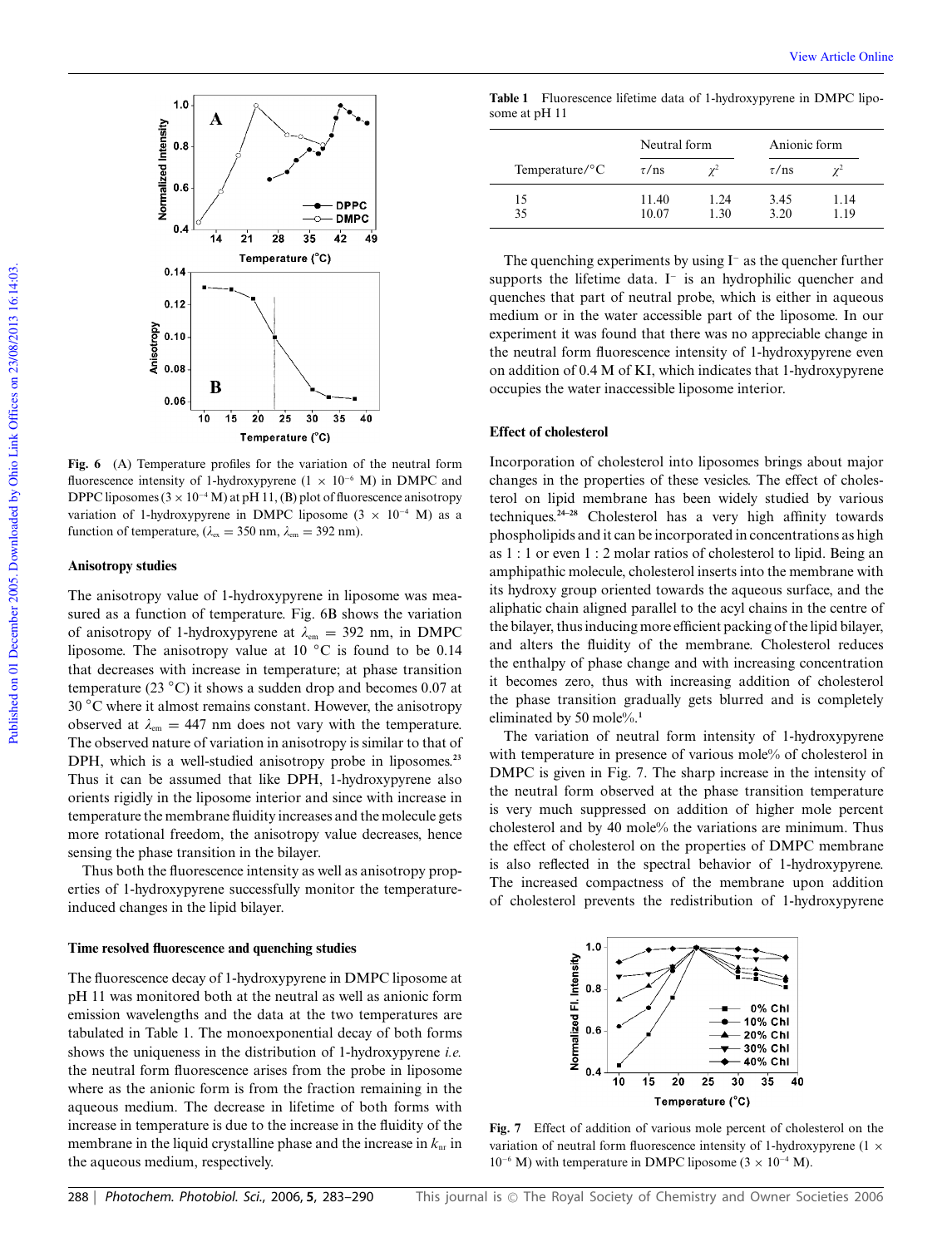between the membrane and the aqueous medium thus sensing the cholesterol-induced effect in the membrane.

## **Effect of EtOH**

It has long been recognised that a wide variety of structurally unrelated small amphipathic organic molecules induce interdigitation in lipid bilayers.**<sup>29</sup>** Short chain alcohols are one such category of molecules. Alcohols ranging from methanol to 1-heptanol have been reported to induce interdigitation in phosphatidylcholine bilayers; ethanol being the most widely studied molecule.**<sup>30</sup>**

In the interdigitated state, lipid molecules from opposite monolayers interpenetrate with the terminal segments of their alkyl chains facing the aqueous phase and contacting water thus altering the membrane properties. Compared to non-interdigitated lipid bilayers fully interdigitated structures have shorter membrane thickness, a reduced surface charge density and a high molecular order in the acyl chains, an increased mobility in the head group and a decrease in the membrane solubility for water. Several physical techniques<sup>31</sup> such as X-ray diffraction, neutron diffraction, high-resolution electron cryomicroscopy, scanning density meter, Raman, infrared, NMR, ESR and luminescence spectroscopy have been used extensively. Recently it has been shown that ESPT property of 1-naphthol can be used as a very convenient technique for monitoring the ethanol-induced changes in lipid layers.**<sup>32</sup>** Since 1-hydroxypyrene is found to be very promising in sensing the solid gel to liquid crystalline phase change we extended our studies to investigate its sensitivity towards the interdigitation phase change.

In pure ethanol only the neutral form emission of 1 hydroxypyrene is seen, whereas in pH 11 buffer only the anionic form emission is observed. With increasing addition of ethanol to the buffer there is a gradual increase in the neutral form intensity with corresponding decrease in the anionic emission. But when ethanol is added to 1-hydroxypyrene labelled liposome, a gradual decrease in the neutral form intensity is observed which is in contrast to that observed in the homogeneous solution of buffer and ethanol (Fig. 2 in ESI†).

Fig. 8 shows the plot of neutral form intensity of 1 hydroxypyrene in DPPC liposome as a function of ethanol concentration. This shows a gradual decrease in the intensity till 0.8 M ethanol, with a sudden drop near 0.9 M and beyond which it remains almost constant. It is reported that the ethanol-induced interdigitation in DPPC liposome membrane occurs in the range



**Fig. 8** Plot of variation of neutral form fluorescence intensity of 1-hydroxypyrene (1 × 10<sup>−</sup><sup>6</sup> M) in DPPC liposome (3 × 10<sup>−</sup><sup>4</sup> M) *versus* ethanol concentration.

of 0.8 to 1.2 M ethanol concentrations.**<sup>33</sup>** Thus the sudden drop observed in the neutral form intensity at 0.9 M can be attributed to the onset of interdigitation.

Interdigitation increases the compactness of the membrane and the loss of bilayer midplane environment with increased membrane packing in the presence of ethanol forces the 1-hydroxypyrene occupying the lipid interior to move towards the interfacial water accessible site, hence reducing the neutral form intensity. From Fig. 8 it is clear that the maximum change in the neutral form intensity happens at 0.9 M ethanol. Thus it is inferred that the bilayer is present only as the gel phase till 0.8 M, both gel and interdigitated phases occur between 0.8 and 0.9 M and above 0.9 M only the interdigitated phase exists. 0.9 M is the critical ethanol concentration, where interdigitation occurs in DPPC liposomes, which agrees very well with the literature value.

#### Determination of  $K_p$  in the presence of ethanol

Since interdigitation brings about tighter acyl chain intermolecular packing and increase in membrane surface density, it is expected that with interdigitation the solute partitioning should decrease. And it is indeed observed in the partition coefficient values of 1-hydroxypyrene. The  $K_p$  value is found to decrease from 3.9  $\times$  10<sup>5</sup> to 2.2  $\times$  10<sup>5</sup> at 0.5 M and to 8.0  $\times$  10<sup>4</sup> at 1.0 M ethanol concentration at 50 ◦C. The drastic decrease of  $K<sub>p</sub>$  at 1.0 M of ethanol is due to the decrease in permeability of the bilayer as a result of interdigitation. This decrease of  $K_p$ with ethanol concentration also explains the observed reduction in the neutral form intensity of 1-hydroxypyrene in DPPC with increasing ethanol.

#### **Effect of temperature in the presence of ethanol**

It is well documented that ethanol interacts with lipid bilayers by two mechanisms showing a biphasic effect.**<sup>34</sup>** At low concentration ethanol interacts preferentially with the fluid hydrophobic region of the bilayer, hence shifting the phase transition to a lower temperature. But at higher ethanol concentration the secondary interaction dominates that favours the gel phase thus shifting the phase equilibrium towards higher temperature and reverting back the phase transition temperature.

Temperature dependent studies were carried out for 1 hydroxypyrene in DPPC liposomes by adding different concentrations of ethanol. The plot of neutral form intensity of 1 hydroxypyrene with temperature is shown in Fig. 9A. The main transition temperature that is observed at 42 ◦C in the absence of ethanol, decreases with addition of ethanol till 1.0 M of ethanol concentration and on further increasing the ethanol concentration the phase transition temperature starts increasing till 2.0 M ethanol, where it reverts back to 42 ◦C. This is clearly seen in Fig. 9B.

This shows that 1-hydroxypyrene can be successfully employed for monitoring ethanol-induced changes in DPPC bilayers.

## **Conclusion**

The present work shows that the prototropic behavior of 1 hydroxypyrene can be used as a very efficient tool for the liposomal studies in alkaline pH. This is mainly due to the large shift in the absorption and emission spectra of the two forms PyOH and